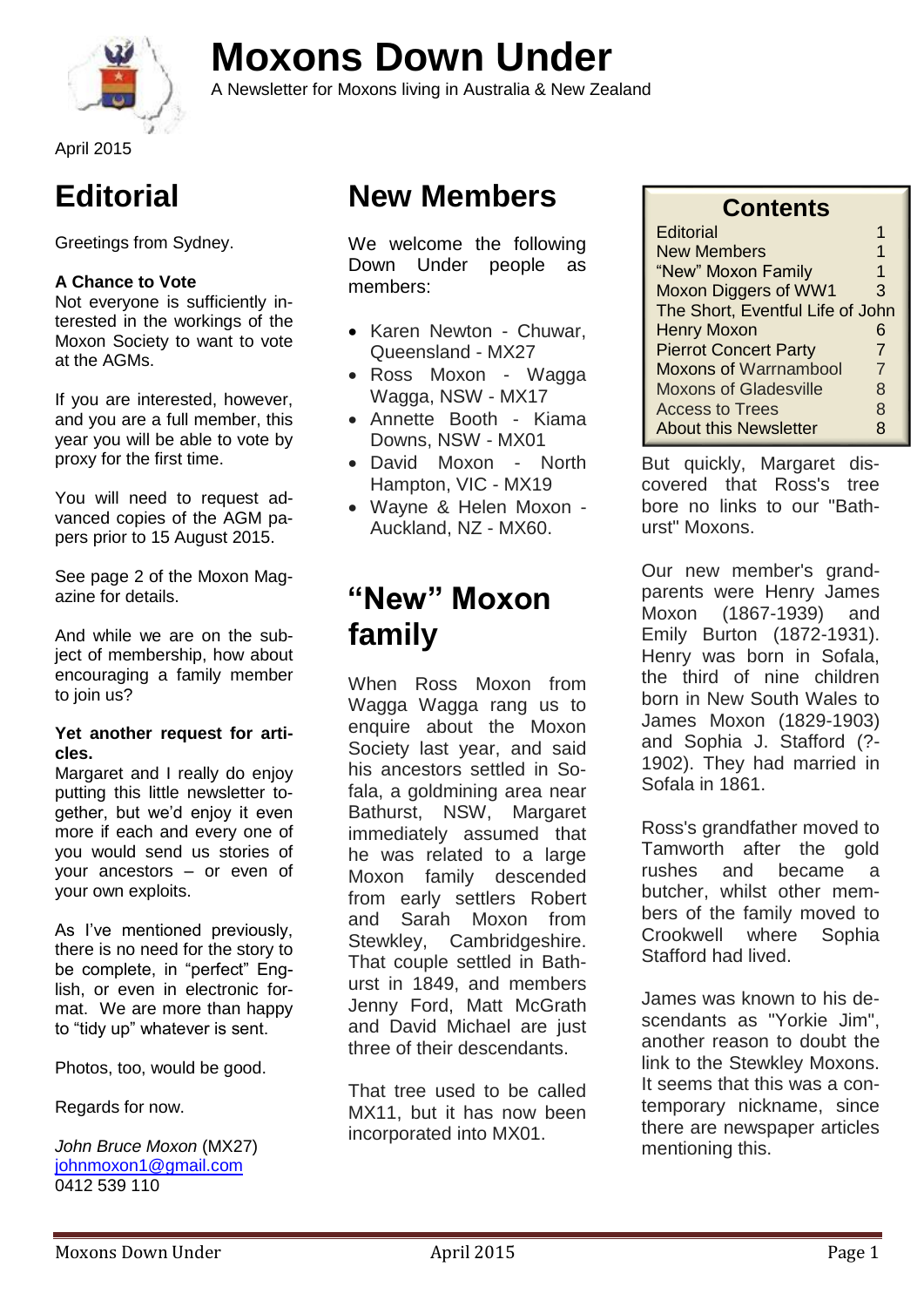James Moxon was baptised in 1829 in Hatfield, Yorkshire, the son of James Moxon and Elizabeth Lockwood. He was a member of a family of keelmen who spent generations on the Yorkshire rivers and canals between Sheffield, Stainforth, Thorne and Hull. Many later settled in Hull or Sculcoates.

The following is paraphrased from this website: [http://www.stainforthonline.c](http://www.stainforthonline.co.uk/2001/keels_on_the_canal.htm) [o.uk/2001/keels\\_on\\_the\\_can](http://www.stainforthonline.co.uk/2001/keels_on_the_canal.htm) [al.htm](http://www.stainforthonline.co.uk/2001/keels_on_the_canal.htm)

*The keels carried coal and grain to the ports but many keelmen also dredged for river sand for the building trades.*

*A keel was a flat bottomed boat between 54-61 feet, with a single mast and sail. The keelman's dream was to own his own keel, but most started off as hired hands or working for their family. It was common for wives to be first mates, and children often helped as well.*

*Boats had been the only form of transport for centu-*



*ries, and it was only when the railways were developed that keelmen looked elsewhere, often becoming mariners or moving to the major towns and cities for work.*

The following website gives some information about the Moxon keelmen or lightermen.

#### [http://www.stainforthonline.c](http://www.stainforthonline.co.uk/2001/canal_keel_families.htm#Moxon) [o.uk/2001/canal\\_keel\\_famili](http://www.stainforthonline.co.uk/2001/canal_keel_families.htm#Moxon) [es.htm#Moxon](http://www.stainforthonline.co.uk/2001/canal_keel_families.htm#Moxon)

Here is an extract from that site:

#### *Families associated with the Stainforth Waterside 1800 - 1930*

*It seems many visitors to this site are interested in their family origins, especially those whose ancestors were keel folk and canal folk.*

*This is a list of names and details I have come across while searching for information about the canal and the people who lived there at the turn of the 19th century. This list has come from various sources, including Fred Schofield's book, "Humber Keels and Keelmen".*

#### *Moxon*

*I don't have much information about the Moxon family, other than they lived and worked on Stainforth's waterside.*

*Christine Hemsworth: The Moxon's are associated with Stainforth from way back and are mariners, Some lived in Thorne but there are plenty of them on* 

*the census returns right back to 1851 and probably before, there are some in the cemetery there. They, along with the other oldies, the Hinchcliffe and the Shirtliffes, were sail makers and all intermarried at some point. You find children such as Alsop Moxon and Hasting Hinchliffe keeping the two names together. In Thorne cemetery you can walk around the graves and you can pick out the ones with anchors on them.*

And, interestingly, Ross Moxon's family can be linked to the family of a John Moxon whose sons moved from Thorne to Hull by the 1860s and established a Humber Keel business.

The common ancestor of Ross Moxon in Wagga Wagga and the George Moxon in Hull are:

John Moxon -about 1772 - 1853 married to Mary Shillito 1776-1850 from Thorne in Yorkshire.

John Moxon is described as a waterman in the 1841 census. In 1851 he was described as a retired mariner, living with his son Matthew, also a waterman.

There is an item in MM Issue 13, April 1994, page 3 which explores more recent history of this family.

As an aside, there appears to be no link between this family and the Moxons of Hull from whom Septimus Moxon was descendent (see Oct 2014 issue of this newsletter).

Moxons Down Under **April 2015** Page 2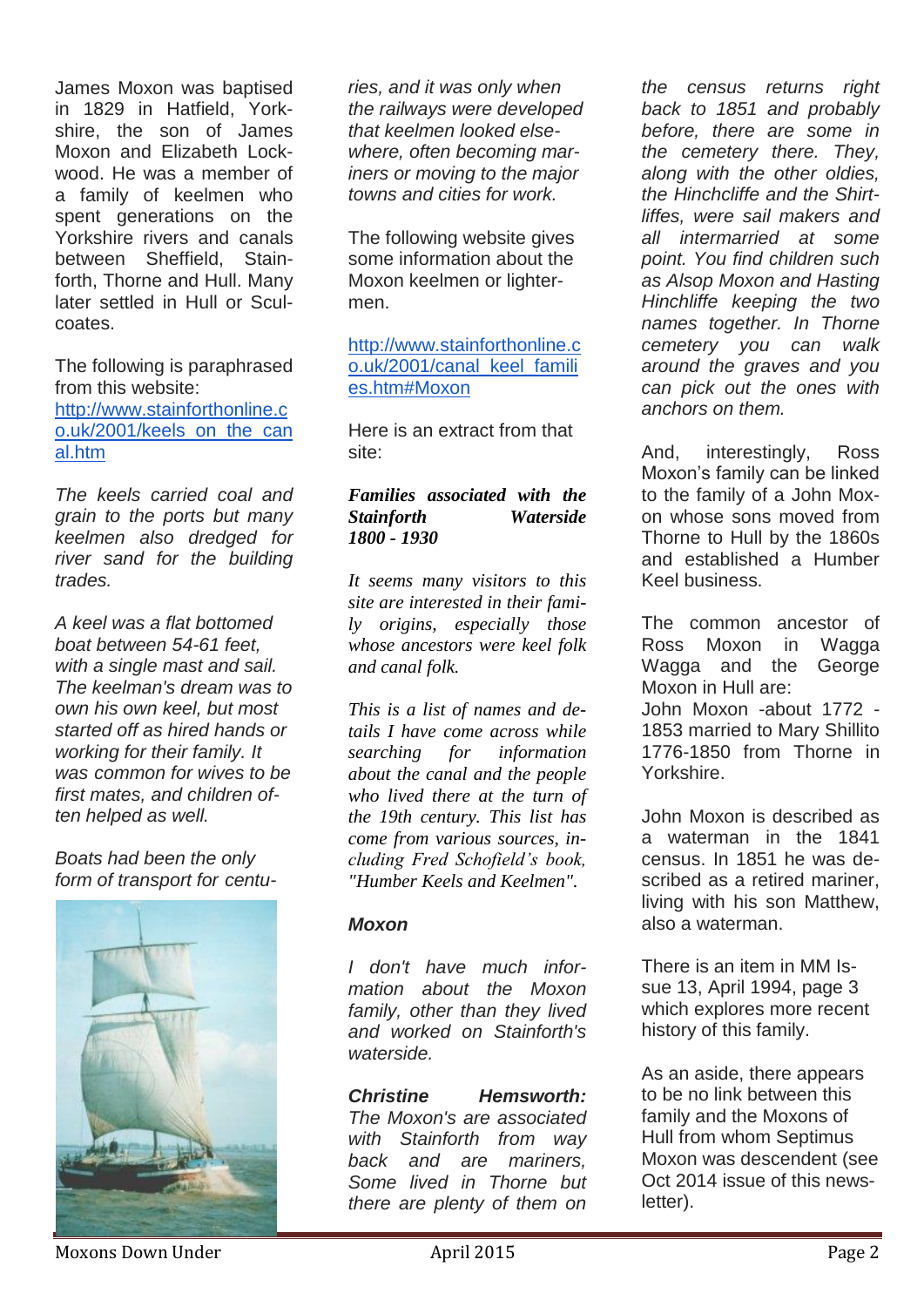### **Moxon Diggers of WW1**

A search of the Australian and New Zealand records reveals the following Moxons or Moxoms as having served as ANZACs in World War One.

The Australian search was conducted through the National Archives of Australia.

See:<http://recordsearch.naa.gov.au/NameSearch/Interface/NameSearchForm.aspx>

Many of the serving personnel had full digital records freely available.

A search of the New Zealand records on Ancestry's site showed six serving Moxhams but no Moxons or Moxoms. Four Moxons and many more Moxhams were shown on a list of reservists.

#### See Ancestry.com *New Zealand Army WWI Nominal Rolls, 1914-1918 and*

*Ancestry.com New Zealand Army WWI Reserve Rolls, 1916-1917* [database on-line]. Provo, UT, USA: Ancestry.com Operations, Inc., 2011.

We would be most grateful if you can provide us with additional information about any of these men.

#### **Moxons who fought in World War 1 in the Australian Army**

| Name                         | <b>Tree</b> | Comments                                        | War Record                                                                             |
|------------------------------|-------------|-------------------------------------------------|----------------------------------------------------------------------------------------|
| <b>Albert John Moxon</b>     | MX02        | Father George Cliffton Moxon, Clyde PO, South   | <b>Reg No 3342</b>                                                                     |
| Warrnambool, Vic             |             | Gippsland, Vic, mother Annie Shanley; later ad- | Enlisted 1915, 29 <sup>th</sup> Battalion, transferred to $7th$ Bat, served in France, |
| 1892-1961                    |             | dress Chelsea, Vic.                             | discharged injured Dec 17.                                                             |
|                              |             | Married an Agnes Cecilia                        | Extensive file available                                                               |
| <b>George William Moxon,</b> | MX02        | Brother of above. Farmer.                       | Reg No 2726                                                                            |
| born Warnambool Vic          |             |                                                 | Enlisted Sept 1916, served in France 59th Battalion                                    |
| 1894-1956                    |             | (transcribed by NAA as Moxom)                   | Demobbed 1919                                                                          |
|                              |             |                                                 |                                                                                        |
| <b>Alfred Ernest Moxon</b>   | MX01        | Father Thomas Moxon of Bathurst, Farmer         | Reg No N23230                                                                          |
| Bathurst, NSW                |             | Descendant of Robert & Sarah Moxon, early       | Enlisted 1916 in Cootamundra, lived at Young.                                          |
| 1883-1951                    |             | settlers in Bathurst                            | Service in France 17-18, 55 <sup>th</sup> Bat; gunshot wound thigh, gassed.            |
|                              |             |                                                 | Extensive file available                                                               |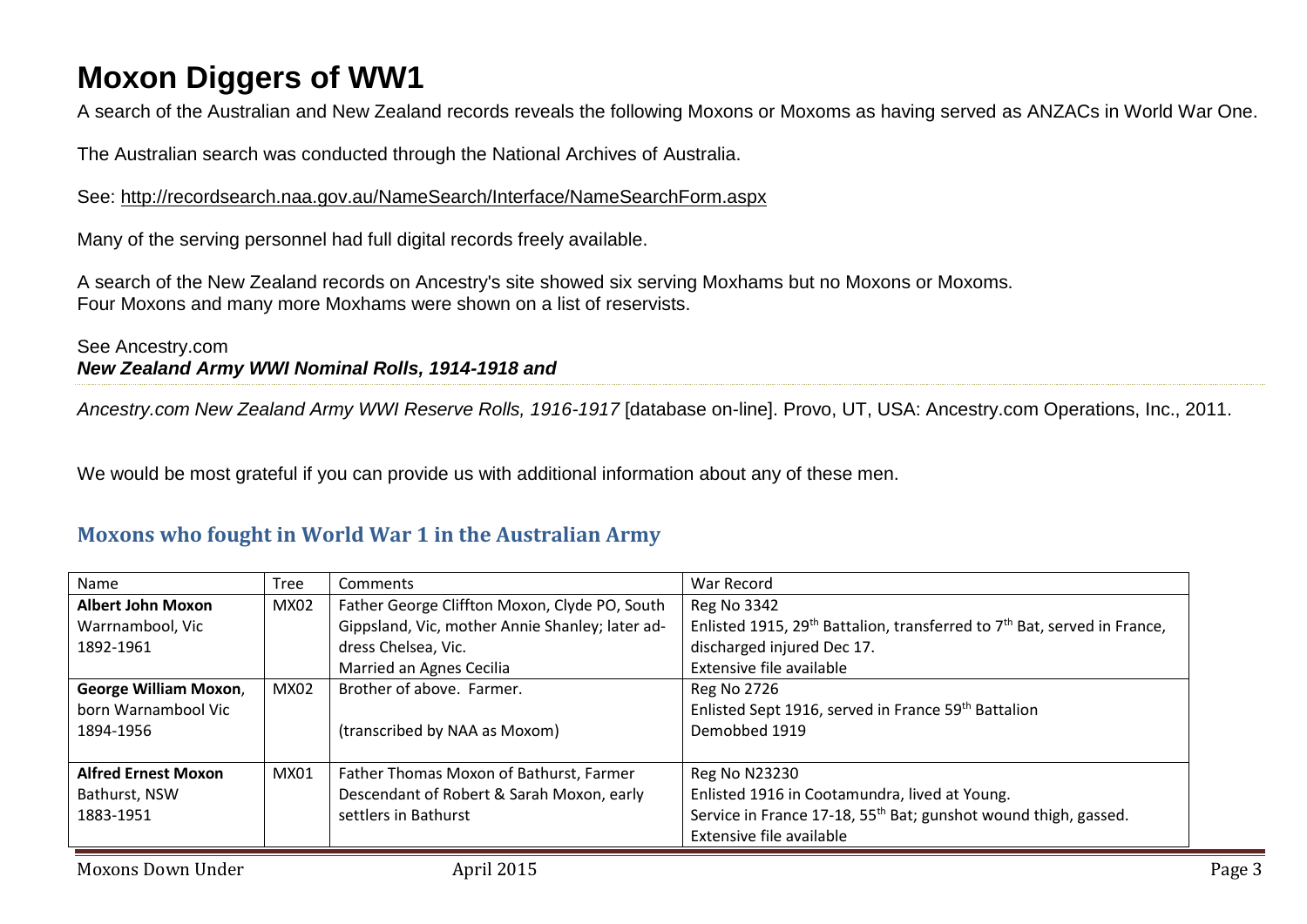| <b>Arthur William Moxon</b>   | MX09        | Lived Union Street, Balmain NSW                 | Reg 2100                                                              |
|-------------------------------|-------------|-------------------------------------------------|-----------------------------------------------------------------------|
| Born Sheerness, Kent,         |             | Wife Gertrude Bessie Daer                       | Enlisted 1916                                                         |
| UK, Died Australia            |             | Engineer; later lived at Gladesville, NSW       | Served in France                                                      |
| 1887-                         |             |                                                 | File available NAA                                                    |
| <b>Frederick Cyril Moxon</b>  | MX21        | Son of Frederick Henry Moxon and Ada Kent       | <b>Reg No 6214</b>                                                    |
| 1889-1918                     |             | Pool (father born Hull, Yks)                    | 28 <sup>th</sup> Battalion                                            |
| Born Rookwood, NSW.           |             | Born Rookwood, NSW; lived in Albany, WA,        | Killed in action 10 June 1918. Buried Beacon brit cemetery.           |
| died                          |             | farmer; brother Geoffrey                        | File available NAA                                                    |
| <b>Herbert Victor Moxon</b>   | MX17        | Son of Henry James Moxon; uncle of member       | <b>Reg No 3685</b>                                                    |
| <b>Born Tamworth NSW</b>      |             | Ross Moxon of Wagga Wagga; Farmer               | 54 <sup>th</sup> Battalion, enlisted 1917 - Served in France          |
| 1896-1918                     |             |                                                 | Died of wounds received in action on 20 Apr 1918                      |
|                               |             |                                                 | Buried Longpre Les Corps, nr Abbeville, France. File available NAA    |
| <b>Horace Moxon</b>           | MX01        | Son of Thomas Henry Moxon and Elizabeth         | Reg No 25594                                                          |
| 1896-1962                     |             | Godfrey; descendant of pioneers Robert & Sa-    | Enlisted 1916                                                         |
| Wattle Flat, near Bath-       |             | rah Moxon                                       | Gunner, then sergeant 1918                                            |
| urst                          |             | Economics student                               | Served in France                                                      |
|                               |             |                                                 | Demobbed 1919                                                         |
| <b>John Henry Moxon</b>       | MX01        | Son of William Moxon & Julia Tuckwell           | <b>Reg No 3662</b>                                                    |
| 1895-1918                     |             | Farmer, migrated to Vic (St Kilda) in 1914 with | 60 <sup>th</sup> Battalion                                            |
| Born in Matlock, Derby-       |             | young wife.                                     | Served in France 1918                                                 |
| shire, UK                     |             |                                                 | Died in July 1918 of wounds received in action. Buried at Vignacourt, |
|                               |             |                                                 | France                                                                |
| <b>Philip Handiside Moxon</b> | <b>MX05</b> | Son of William Ernest Moxon                     | Reg No 360                                                            |
| 1897-1969                     |             | <b>Bank clerk</b>                               | Enlisted Brisbane, 41 <sup>st</sup> Battalion 1915                    |
| Born WA; died Qld             |             | Father of Simon Moxon, member                   | Served in France                                                      |
|                               |             |                                                 | Demobbed 1919                                                         |
| <b>Robert Wilfred Gifford</b> | <b>MX05</b> | Son of Archdeacon Robert Julius Moxon & Hilda   | <b>Reg No 3038</b>                                                    |
| Moxon                         |             | Moran                                           | Private, later Lieutenant                                             |
| Born Grafton, NSW             |             | Engineer, Adelaide Steamship Co at Balmain,     | Enlisted Sydney 1916                                                  |
| 1891-1950                     |             | <b>NSW</b>                                      | 57 <sup>th</sup> & 15 <sup>th</sup> Battalions                        |
|                               |             |                                                 | Served in France                                                      |
|                               |             |                                                 | Discharged 1919                                                       |
| <b>Rupert Middleton Mox-</b>  | <b>MX27</b> | Son of George Joshua & Ellen Jack Moxon         | <b>Reg No 3390</b>                                                    |
| on                            |             | Tailor's presser                                | Enlisted Sydney 1915                                                  |
| 1895-1966                     |             |                                                 | Served in France x 3                                                  |
| <b>Born Waverley NSW</b>      |             |                                                 | 53rd Battalion; 14 <sup>th</sup> Field Co, Aust Engineers.            |
|                               |             |                                                 | Wounded in action                                                     |
|                               |             |                                                 | Discharged 1919                                                       |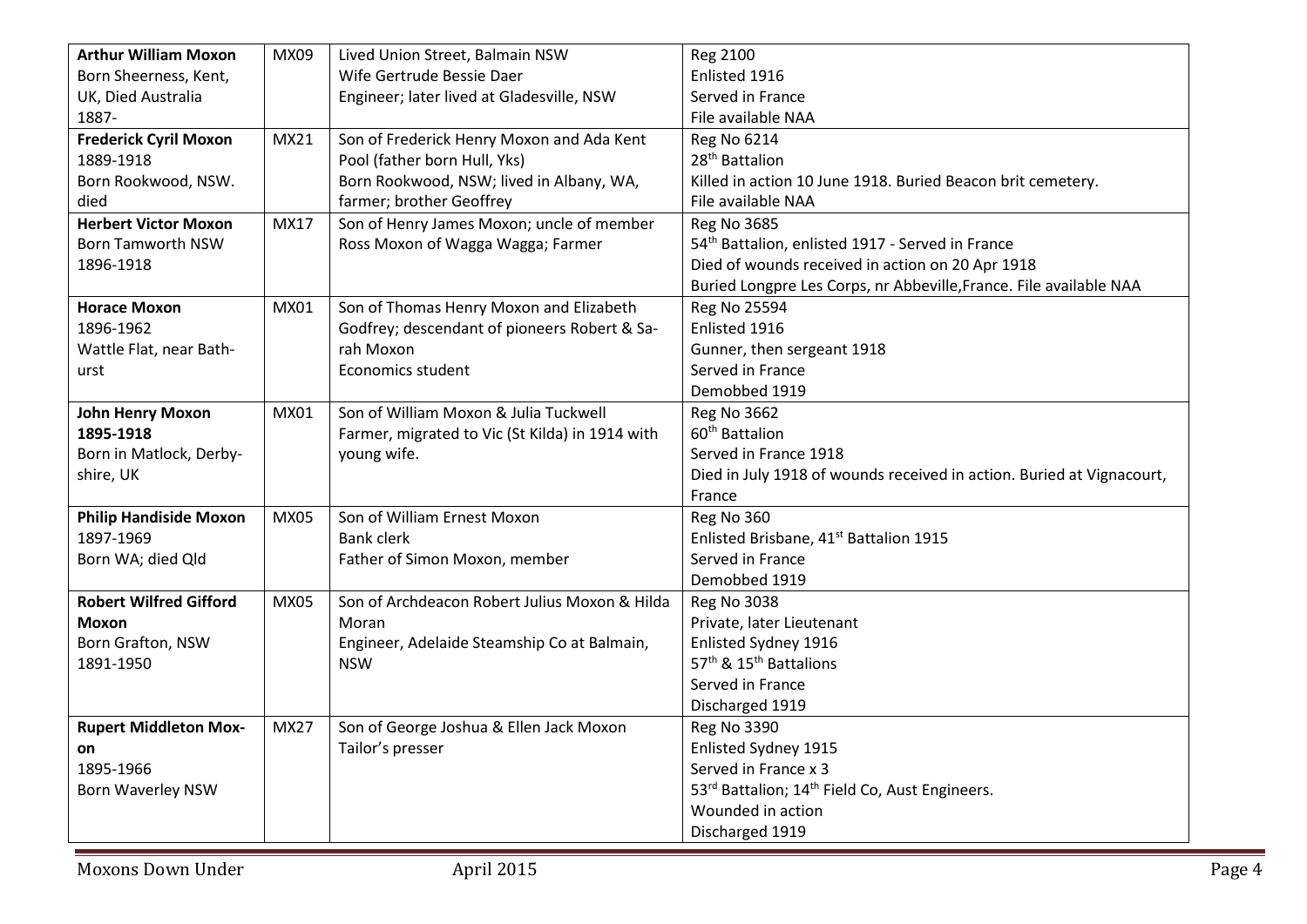| <b>Thomas Douglas Bell</b>   | <b>MX05</b> | Son of Archdeacon Robert Julius Moxon & Hilda  | Re No 7876                                                 |
|------------------------------|-------------|------------------------------------------------|------------------------------------------------------------|
| <b>Moxon</b>                 |             | Moran                                          | Gunner, promoted through ranks, officer school, Lieutenant |
| 1892-1940                    |             | Brother of Robert Wilfred (above)              | Served in Alexandria                                       |
| Born Tenterfield, NSW        |             | Overseer                                       | Mentioned for gallant conduct                              |
|                              |             |                                                | Served in France                                           |
|                              |             |                                                | Discharged 1919                                            |
| <b>Walter Moxon</b>          | $Un-$       | Wife Jennie Lee; son Alfred                    | <b>Reg No 1252</b>                                         |
| Born Yorkshire, UK           | known       | Labourer; left London for Sydney on 12 March   | Enlisted Cootamundra, NSW                                  |
| 1889-1968                    |             | 1912; married in Sydney                        | Served in France                                           |
|                              |             | Later a farmer in West Wyalong                 | Demobbed 1919                                              |
| <b>William Leslie Moxon</b>  | $Un-$       | Son of William John Moxon of Bairnsdale and St | Reg No 80459                                               |
| Born Bairnsdale about        | known       | Yarra (Melbourne) and Sarah Peterson.          | <b>Enlisted in Bairnsdale</b>                              |
| 1896-1929                    |             | (transcribed as Moxom)                         | No service recorded.                                       |
|                              |             |                                                | Re-enlisted 1918 Broadmeadows, Vic Served 89 days.         |
| <b>William Vincent Moxon</b> | MX17        | Father Richard Moxon of Crookwell              | Reg No 93725                                               |
| 1898-                        |             |                                                | Enlisted 1918 Lithgow NSW - Did not see action.            |

### **Moxoms who fought in World War 1 in the Australian Army**

| Name                 | <b>Tree</b> | Comment                                     | War Record                                                     |
|----------------------|-------------|---------------------------------------------|----------------------------------------------------------------|
| Albert Moxom         | MX01        | Descendant of William Moxon/Moxham, con-    | 3341                                                           |
| 1890-1949            |             | vict in Hobart Town; son Henry Moxom & Mary | Enlisted at Bendigo 1917                                       |
| Born Kamarooka, Vic  |             | Jane Gane                                   | Service in France 1918 gassed, wounded, hospitalised in Exeter |
| Farmer/Blacksmith    |             |                                             |                                                                |
| Norman Leslie Moxom  | <b>MX01</b> | Brother of above                            | Open access/files not requested so not online                  |
| 1898-1951            |             |                                             |                                                                |
| Vic.                 |             |                                             |                                                                |
| George Henry Moxom   | MX01        | Brother of above                            | Open access/ files not requested so not online                 |
| 1886-1960            |             |                                             |                                                                |
| George William Moxom | MX01        | Double cousin of above                      | Open access/ files not requested so not online                 |
| 1881-1925            |             |                                             |                                                                |

There are also 37 records for Moxham men serving in World War 1 in the Australian army and, as indicated above, six Moxhams serving in the NZ army.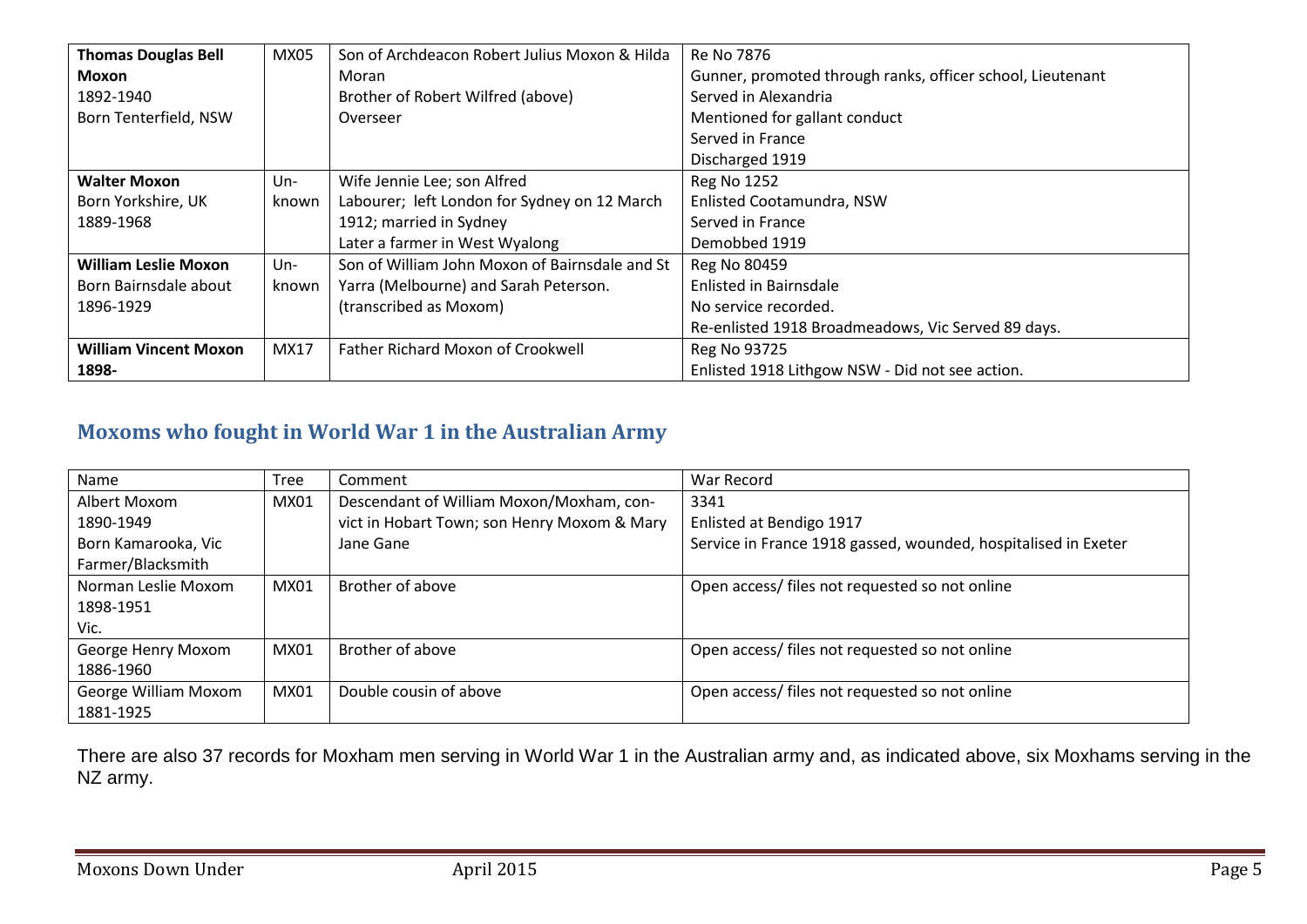## **The Short, Eventful Life of John Henry Moxon**

John Henry Moxon, the son of William Moxon and Julia Tuckwell was born in Matlock, Derbyshire in 1895. His father was a physician and surgeon, and a descendant of the Moxons of Cawthorne (MX01).

In the 1901 census, John Henry was living with his family in Matlock, but no trace of the family, including their married daughter can be found in the 1911 census. The father, William died that same year with an estate of £11,250 - a considerable sum in those days.

At the age of 18 (1913), whilst living in Matlock, John Henry met an Australian actor, Sigma Annesley Williams who was managing a Pierrot concert party. She had been married in Sydney in 1904 to a Charles Casper Middleton and had a son, Valentine Middleton, born about 1906.

Sigma and Casper were recorded travelling from London to Sydney in 1910, with their son Valentine Middleton aged 3.

In 1911 Sigma was acting in a play in Sydney, so she must have returned to England in 1912 or 13.

Possibly unbeknown to John, she was 12 years old-

#### **Pierrot Concert Party**

Up until the mid to late 1800s, entertainment in seaside resorts in England was mostly by minstrel groups (this genre imported from the USA) with their blackened faces, singing spiritual songs.

From about 1860 new groups began to appear following the French Pierrot tradition.

Pierrot was traditionally a loser – a tragic, yet funny figure who bumbled and failed.

Pierrot groups typically dressed in loose pantaloons, a loose white top with a ruffle collar, and a conical hat. Faces were usually painted white with flour.

These groups would usually perform on temporary stages on beaches or on piers.

Unlike vaudeville, Pierrot groups put on family entertainment, usually suitable for young children.

During the first and second world wars, Pierrot-type concerts were a popular form of entertainment for the troops.



er than he was, but they became secretly engaged after she told him she was divorced. She arranged a mock wedding in nearby Buxton where she was living.

Despite the romance, that same year, 1913, John Henry headed off, without her, to

Dingee in northern Victoria where he planned to become a farmer. It may well have been his mother and brothers who encouraged or pressured him to do so they would have been horrified about the match with a woman who was so much older than he was, an actor, an Australian, and the man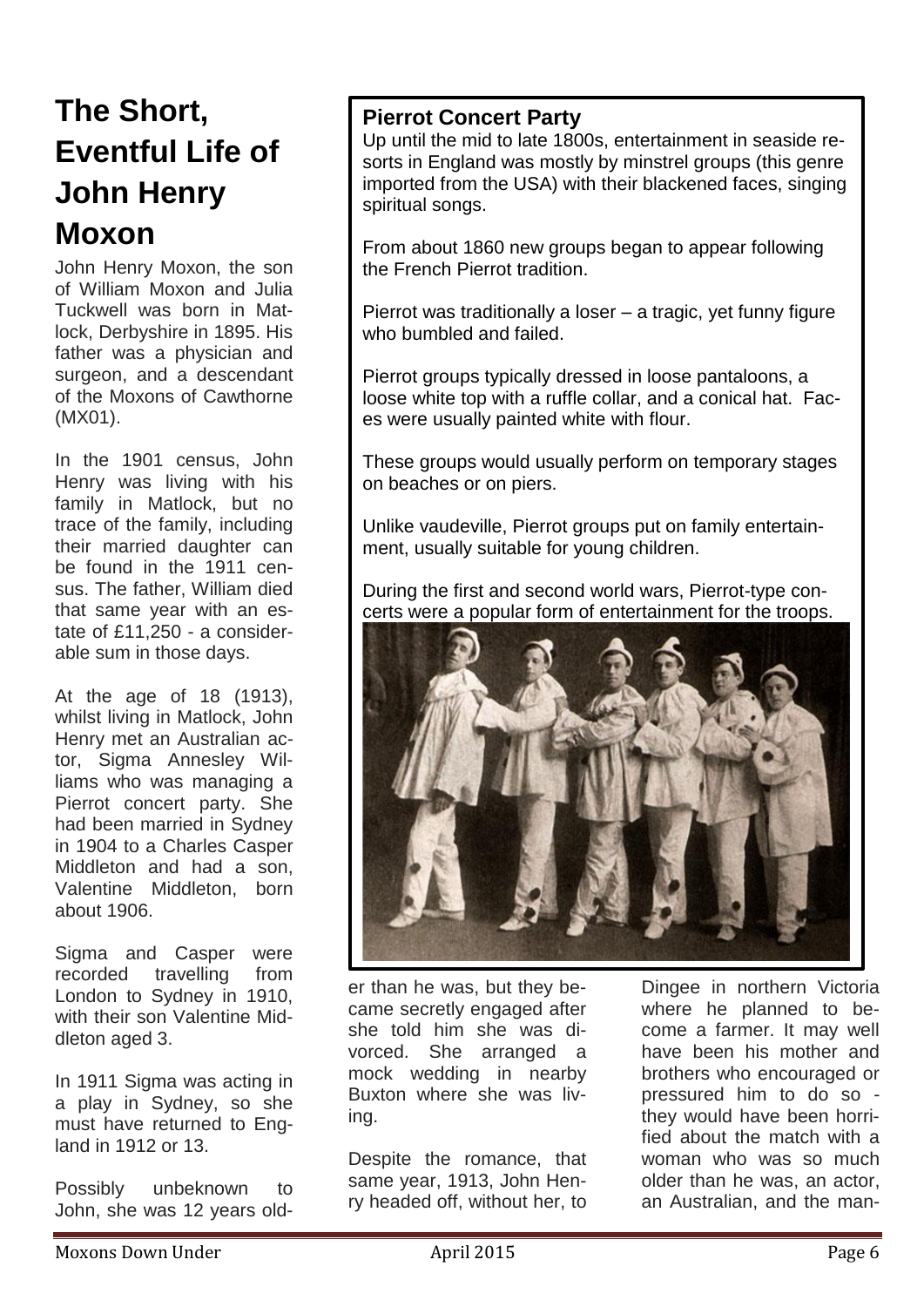ager of a Peirrot concert party. Surely his family would not have approved of the liaison.

But John Henry must have missed her, because by August 1914 he had returned to England, and at her suggestion, they were married at St Leonards, Hastings, Sussex in September.

Before the end of the year, they had returned to Melbourne on the SS Borda (P & O) with Sigma's son from her first marriage.

The Great War had already intervened, and John Henry Moxon enlisted in Melbourne in July 1915 and by February 1916 he was a corporal in France with the 60th Battalion. Sigma followed. However, he became dangerously ill by July that year with pneumonia, pleurisy and with diphtheria, and spent the next 18 months recovering both in the field and back in England.

Meanwhile, Sigma had found another man, also a soldier, in London, and John Henry had instigated divorce proceedings against her. His petition was not defended, but the story of a naive young man and his mock wedding was highlighted in the English and Australian press, no doubt causing his family a great deal of anguish.

By February 1918 he was deemed medically fit to return to France, but sadly was killed in action in July.1918, and he is buried at the British cemetery at Vignacourt, France.

His brother Archibald James Moxon was the executor of his estate, worth £1102, and the probate notice included no mention of Matlock.

Sigma married the man cited in her divorce proceedings, was widowed by 1921, and she returned to Australia, dying as an old woman of 88 in 1971 in Bundaberg, Qld.

Strangely, Casper Middleton also died in Bundaberg.

### **Who were the Moxons of Warrnambool?**

In the list of World War 1 servicemen (page 3), two brothers are listed as being born in Warrnambool, Vic in 1892 and 1894. They were Albert John and George William Moxon, the sons of George Clifton Moxon and Honora (Annie) Shanley.

George Clifton Moxon must have lived at Killarney (near Warrnambool) – probably farming – until early in the 20<sup>th</sup> century because five boys and three younger girls were born to them in Killarney between 1888 and 1906.

However, from 1903, George and Annie are listed as living in Melbourne's east.

The eldest was Walter Thomas Moxon who married Alice O'Neill, had a large family, including sons to carry on the name, and also lived in Melbourne's eastern suburbs.

George William was listed as a farmer in 1916 when he enlisted for World War 1 in Warrnambool, but after the war, he moved to Melbourne, as did his older brother in arms Albert John Moxon.

It seems that the farming life did not suit this family.

George Clifton Moxon was born in Cawthorne, Yorkshire in 1859, the son of Walter Moxon and Elizabeth Ann Crowther. He was listed in the 1881 census as a 21 year old butcher – a trade followed by many Cawthorne Moxons. He obviously came to Australia prior to 1887 since he married Annie Shanley that year in Victoria. However, to date, a shipping record has not been found.

It is probable that this Moxon family now extends into 5 or 6 generations in Melbourne since Walter Thomas Moxon (1888–1962) had three sons, all of whom married. Wouldn't it be nice to find them and invite them to join the Moxon Society.

This family is another branch of The Moxon Society's MX02 – Moxons of Cawthorne.